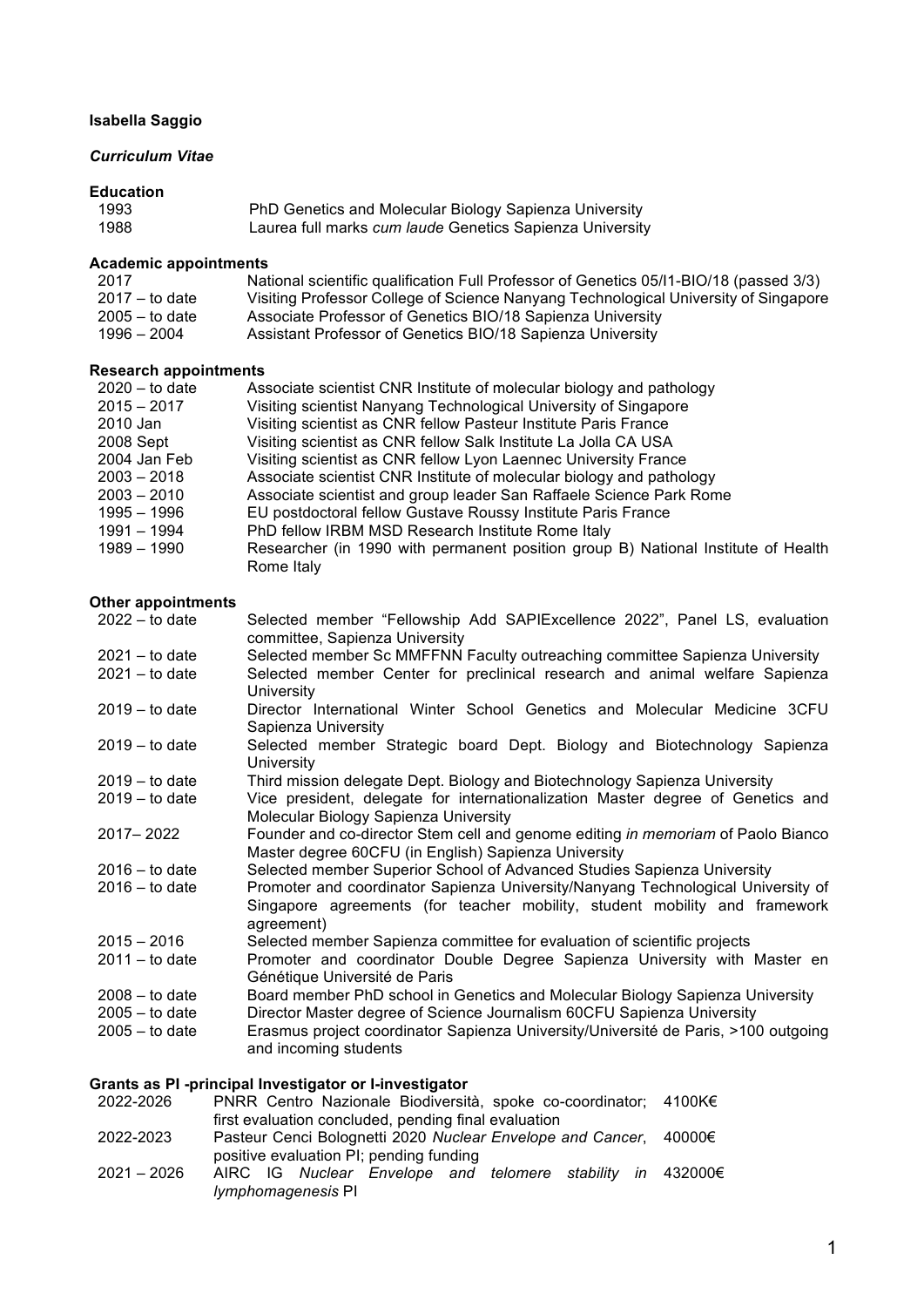| $2017 - 2020$                                   | Progeria Research Foundation USA Progerias PI                                                                                                                   | 150000\$                 |
|-------------------------------------------------|-----------------------------------------------------------------------------------------------------------------------------------------------------------------|--------------------------|
| 2016                                            | Telethon EG project AKTIP and progerias PI                                                                                                                      | 45404€                   |
| $2015 - 2018$                                   | AIRC IG Telomeric genes I                                                                                                                                       | 446000€                  |
| $2013 - 2016$                                   | EU FP7 Marie Curie Industry-Academia IAPP Brainvectors -                                                                                                        | 38776€                   |
|                                                 | Gene therapy PI                                                                                                                                                 |                          |
| $2007 - 2012$<br>$2006 - 2018$                  | EU FP7 BrainCAV - Gene therapy PI and work-package leader<br>Sponsoring MSD, Pfizer, Abbott, Novartis, Roche to Science                                         | 227376€<br>avg5000€/year |
|                                                 | communication initiatives PI                                                                                                                                    |                          |
| $2006 - 2007$                                   | MIUR PRIN Modeling and correcting organogenetic and                                                                                                             | 25000€                   |
|                                                 | pathogenetic skeletal processes using stem cells I                                                                                                              |                          |
| $2004 - 2009$                                   | Telethon IG Stem cell disease fibrous dysplasia I                                                                                                               | 320000€                  |
| 2004                                            | MIUR 6-2000 Science communication PI                                                                                                                            | 20000€                   |
| $2004 - 2021$                                   | MIUR Sapienza internal annual funding PI                                                                                                                        | avg 4000€/year           |
| 2002                                            | MIUR 6-2000 Openlab PI                                                                                                                                          | 20milioni lire           |
| $2001 - 2002$                                   | Inter-University Biotechnology Consortium Phage vectors for                                                                                                     | 200milioni lire          |
|                                                 | gene transfer PI                                                                                                                                                |                          |
| $2000 - 2001$                                   | Pasteur Cenci Bolognetti Phage technology for the study of<br>Adenovirus-receptor interaction PI                                                                | 20milioni lire           |
| $2000 - 2001$                                   | SIGMA TAU Adenoviral vectors for gene therapy PI                                                                                                                | 400milioni lire          |
| 2000                                            | CNR Structure-function analysis of Adenovirus penton base PI                                                                                                    | 30milioni lire           |
|                                                 |                                                                                                                                                                 |                          |
|                                                 | <b>Grants to I. Saggio lab members (selection)</b>                                                                                                              |                          |
| 2021                                            | Be for ERC When Borders Lose integrity: study of the impact of                                                                                                  | 50000€                   |
|                                                 | Nuclear Envelope and telomere fragility in lymphomagenesis                                                                                                      |                          |
|                                                 | (BLINET)                                                                                                                                                        |                          |
| 2019                                            | Foundation<br>2019<br>Buzzati<br>Traverso<br>Nuclear<br>envelope                                                                                                | 20000€                   |
| 2019                                            | organization and genome instability in cancer diffusion<br>Veronesi Foundation 2019 Nuclear envelope organization and                                           | 15000€                   |
|                                                 | genome instability in cancer diffusion                                                                                                                          |                          |
| 2019                                            | FIRC Nuclear envelope organization and genome instability in                                                                                                    | 25000€                   |
|                                                 | cancer diffusion                                                                                                                                                |                          |
| 2012                                            | Pasteur Cenci Bolognetti Telomeric genes                                                                                                                        | 18600€                   |
| 2012                                            | Biotechnology<br>Consortium<br>Inter-University<br>Comparative                                                                                                  | 10000€                   |
|                                                 | investigation of the toxicogenomic signature of adenovirus                                                                                                      |                          |
|                                                 | vectors                                                                                                                                                         |                          |
| 2010                                            | Sapienza AST Gene therapy of neurodegenerative disorders                                                                                                        | 19000€                   |
|                                                 |                                                                                                                                                                 |                          |
| <b>Revision of projects (selection)</b><br>2020 | <b>USA-Israel Binational Science Foundation</b>                                                                                                                 |                          |
| 2019                                            | Dutch Research council                                                                                                                                          |                          |
| 2019                                            | <b>Medical Research Council UK</b>                                                                                                                              |                          |
| $2019 -$ to date                                | Transnational research projects to accelerate diagnosis and/or explore disease                                                                                  |                          |
|                                                 | progression and mechanisms of rare diseases                                                                                                                     |                          |
| 2017                                            | Leonardo da Vinci EU programme                                                                                                                                  |                          |
| $2015 - 2016$                                   | Italian Ministry of University and Research MIUR                                                                                                                |                          |
| 2014                                            | <b>INSERM-CNRS ATIP Avenir, France</b>                                                                                                                          |                          |
| $2008 -$ to date                                | Association Nationale Recherche (ANR) France                                                                                                                    |                          |
| 2008                                            | Université de Montpellier                                                                                                                                       |                          |
| $2007 - 2009$                                   | Unity Through Knowledge Fund                                                                                                                                    |                          |
| <b>Society memberships</b>                      |                                                                                                                                                                 |                          |
| $2019 -$ to date                                | Elected counselor in the board of the Italian Association of Genetics (AGI)                                                                                     |                          |
|                                                 |                                                                                                                                                                 |                          |
| $2000 - 2014$                                   | Member European Association of Gene and Cell Therapy (ESGCT), American Society<br>of Gene Therapy (ASGT), American Society of Bone and Mineral Research (ASBMR) |                          |

2000 – to date Member Italian Association of Genetics (AGI), Italian Federation of Life Sciences (FISV)

# **National teaching experience**<br>2021 - 2022 Commun

Communication processes in science and medicine Sapienza University, BIO/18 (9CFU)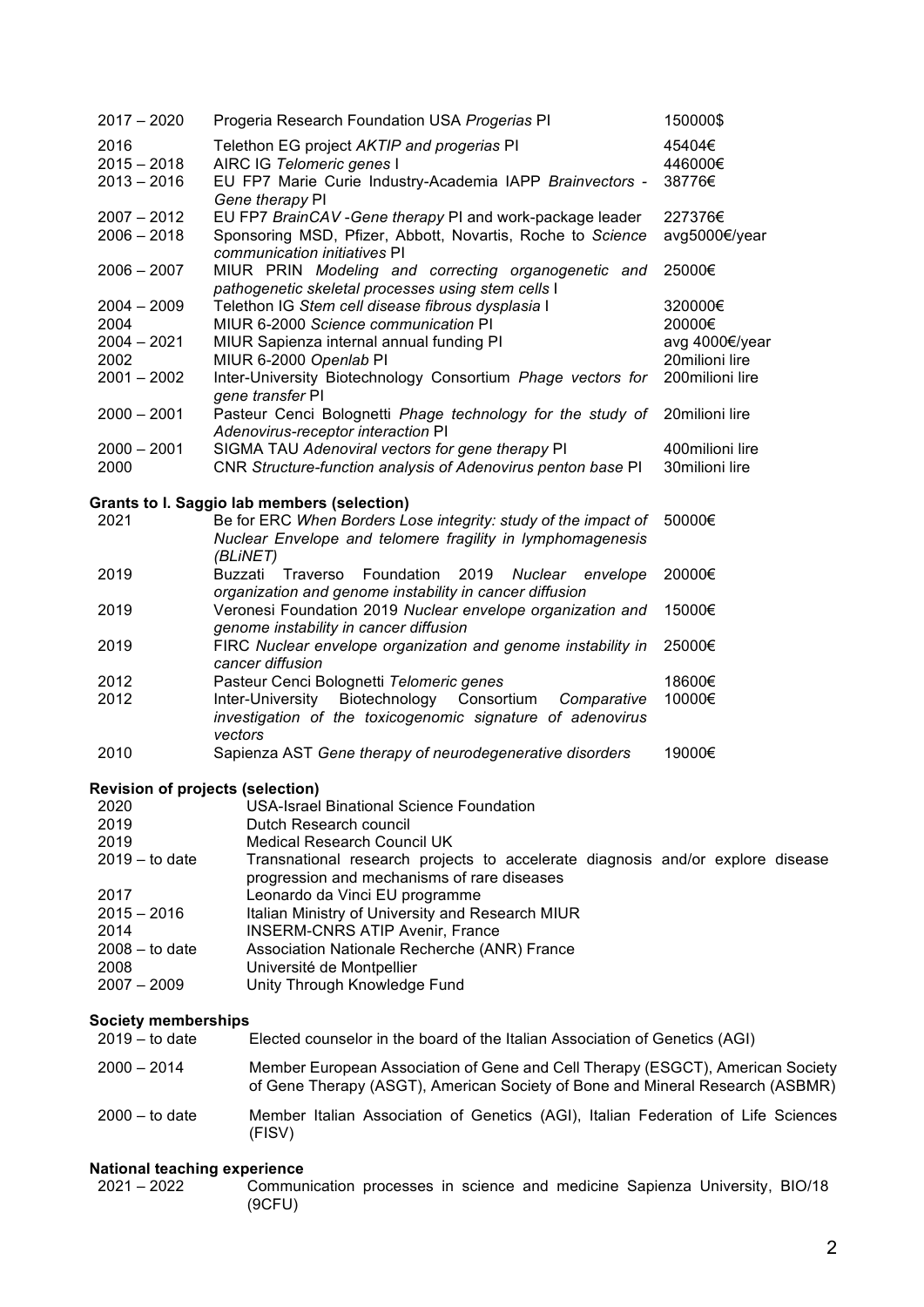| $2018 -$ to date | Genetic medicine Superior School of Advanced studies Sapienza University, BIO/18<br>(3CFU)                                                                                                                                                                                                                                                                                                                                                                       |
|------------------|------------------------------------------------------------------------------------------------------------------------------------------------------------------------------------------------------------------------------------------------------------------------------------------------------------------------------------------------------------------------------------------------------------------------------------------------------------------|
| $2017 - 2018$    | Models in biology Superior School of Advanced studies Sapienza University (3CFU)                                                                                                                                                                                                                                                                                                                                                                                 |
| $2017 - 2021$    | The biology of stem cells and their applications Sapienza University, BIO/18 (3CFU)                                                                                                                                                                                                                                                                                                                                                                              |
| $2013 -$ to date | Gene therapy and Neuroscience Sapienza University, BIO/18 (6CFU)                                                                                                                                                                                                                                                                                                                                                                                                 |
| $2001 -$ to date | Gene Therapy Sapienza University (in English), BIO/18 (6CFU)                                                                                                                                                                                                                                                                                                                                                                                                     |
| $2001 - 2013$    | Genetics Sapienza, University, BIO/18                                                                                                                                                                                                                                                                                                                                                                                                                            |
| $2001 - 2005$    | Genetics University of Urbino, BIO/18                                                                                                                                                                                                                                                                                                                                                                                                                            |
| $2001 -$ to date | Thesis tutoring > 20 graduate students, >15 PhD students and >100 Master students                                                                                                                                                                                                                                                                                                                                                                                |
| $2001 -$ to date | Young researcher mentoring (selection - name and current position) Y Martina Vice<br>president Grünenthal Group London UK, G Cherubini Permanent position Achilles<br>Therapeutics London UK, R Burla CNR permanent position Rome Italy, E Di Matteo<br>permanent position Nuscom Rome Italy, S Del Giudice fellow CNR Naples Italy, L<br>Astrologo Research associate University of Bern Switzerland, P Caruso Research<br>associate University of Cambridge UK |

# **International teaching experience**

| 2021             | Lecture 3D structured illumination microscopy for studies on nuclear integrity and  |
|------------------|-------------------------------------------------------------------------------------|
|                  | cancer invasion CIVIS - Project for a European Civic University                     |
| $2017 -$ to date | Visiting professor Nanyang Technological University of Singapore College of Science |
|                  | (6-8 weeks per year)                                                                |
| $2011 -$ to date | Gene Therapy Université de Paris France (1CFU per year)                             |
| $2011 -$ to date | Stage and thesis tutoring of >20 foreign students                                   |
| $2011 -$ to date | Member of thesis committees at Master Génétique Université de Paris France          |

# **Science communication, outreaching and public engagement**

| 2022             | Invited speaker Economics Festival Trento (Italy)                                                                                                                                                                                                                                                                                                                                                                                                                                                                                                                                                                                                                    |
|------------------|----------------------------------------------------------------------------------------------------------------------------------------------------------------------------------------------------------------------------------------------------------------------------------------------------------------------------------------------------------------------------------------------------------------------------------------------------------------------------------------------------------------------------------------------------------------------------------------------------------------------------------------------------------------------|
| 2022             | Member of the scientific committee in charge of the organization of SapienzAmbiente<br>event (08-06-2022)                                                                                                                                                                                                                                                                                                                                                                                                                                                                                                                                                            |
| 2022             | Founder and Director STAR, Sapienza magazine for scientific culture ISSN 2785-5058                                                                                                                                                                                                                                                                                                                                                                                                                                                                                                                                                                                   |
| 2021             | Director Public speaking Advanced training course, 1CFU Sapienza University                                                                                                                                                                                                                                                                                                                                                                                                                                                                                                                                                                                          |
| 2021<br>2021     | Director Science and Democracy 3CFU Advanced training course Sapienza University<br>La scienza nella pratica giornalistica. 2015-2019 case study for Sapienza University (see                                                                                                                                                                                                                                                                                                                                                                                                                                                                                        |
|                  | annex)                                                                                                                                                                                                                                                                                                                                                                                                                                                                                                                                                                                                                                                               |
| 2021             | Registered Journalist at the Italian Bar Association of Journalists                                                                                                                                                                                                                                                                                                                                                                                                                                                                                                                                                                                                  |
| 2021             | Director Creating a journal, Advanced training course 3CFU Sapienza University of Rome                                                                                                                                                                                                                                                                                                                                                                                                                                                                                                                                                                               |
| $2018 -$ to date | Organizer Public speaking course PhD School Genetics and Molecular Biology Sapienza<br>University                                                                                                                                                                                                                                                                                                                                                                                                                                                                                                                                                                    |
| $2016 -$ to date | Organizer of >30 meetings for >800 journalists, recognized as educational CFPs by the<br>National association of journalism (ODG)                                                                                                                                                                                                                                                                                                                                                                                                                                                                                                                                    |
| $2015 -$ to date | Founder and Director online journal Stoccolmaaroma (40,000 visitors/year)                                                                                                                                                                                                                                                                                                                                                                                                                                                                                                                                                                                            |
| $2012 -$ to date | Media (selection) Saggio I. A cena con i telomeri RaiRadio3 Scienza (2022); Saggio I.<br>Quante Storie RAI TV (2022); Saggio I. Le parole per dirlo RAI TV (2021); Saggio I.<br>Genetics in the history of science RAI TV (2021); Saggio I. Intimations of immortality<br>(2016) Longitude Italian Monthly on World Affairs. #63; Saggio I. Ebola: What is to be<br>done? (2014) Longitude Italian Monthly on World Affairs. #43; Saggio I. Keeping<br>resistance at bay. (2013) Longitude Italian Monthly on World Affairs. #27; Saggio I. Deadly<br>friends. (2012) Longitude Italian Monthly on World Affairs. #06; Saggio I. Ce l'ho nel Dna<br>(2012) La Stampa |
| $2006 -$ to date | Promoter and coordinator of student training agreements between Sapienza Job soul and<br>(selection) CNR, RAI, IFO, INFN, Telethon, APRE, IGMM CNRS (Montpellier), Institut<br>Pasteur (Paris), IFOM Cogentech (Milan), IEO (Milan), NIH (Bethesda, US)                                                                                                                                                                                                                                                                                                                                                                                                              |
| $2005 -$ to date | Founder (and Director) Master degree of Science Journalism Sapienza University                                                                                                                                                                                                                                                                                                                                                                                                                                                                                                                                                                                       |
|                  |                                                                                                                                                                                                                                                                                                                                                                                                                                                                                                                                                                                                                                                                      |

# **Transfer of technology, patents**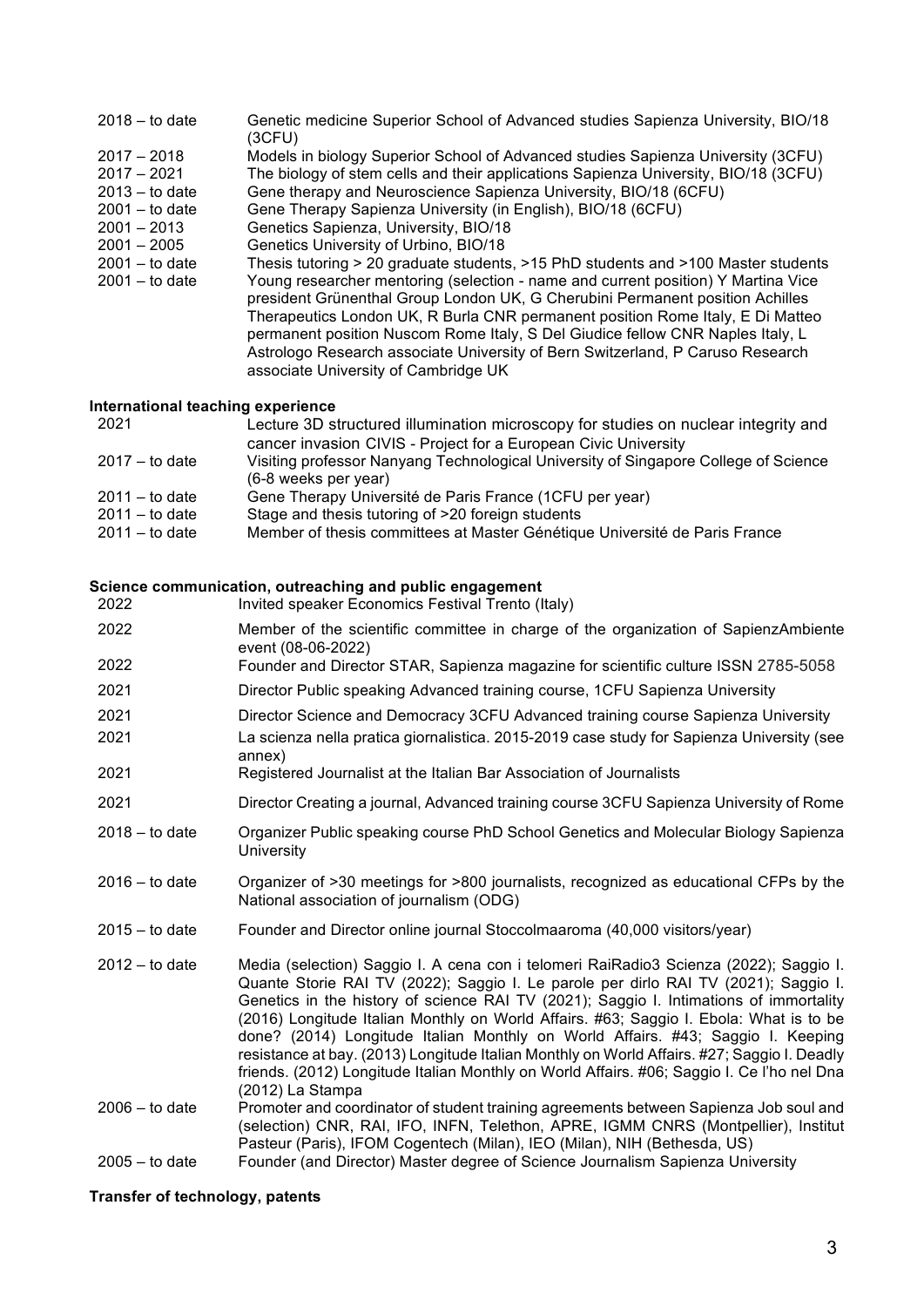Saggio I, Di Giovine M, Salone B, Martina Y. Chimeric vectors and their use for gene transfer. Granted Italian and international patent (2002; WO 02/24934)

Laufer R, Saggio I, Gloaguen I, Di Marco A, Demartis A. Variants of human ciliary neurotrophic factor (hCNTF) with improved receptor-selectivity, and methodology for their selection. Granted Italian and international patent. (1998; WO 98/41625)

Ciliberto G, Saggio I, Savino R, Perricaudet M. Adenoviral vectors for mutants of human interleukin 6 (hIL-6) with hIL-6 antagonist activity over hIL-6. Pharmaceutical compositions there with and their uses. Granted Italian and international patent. (1998; WO 98/13383)

Laufer R, Saggio I. Variants of human ciliary neurotrophic factor (hCNTF) with improved receptor binding affinity. Granted Italian patent. (1994; n. 012878094)

Laufer R, Saggio I. Method for production of Filamentous phages displaying on the surface of the capsids peptides capable of binding biotin, and Filamentous phages and peptides thus obtained. Granted Italian patent. (1993; n. 1261693)

#### **Research activities and publications**

**Telomeres and genome integrity in aging and cancer.** I. Saggio identified the first human telomereassociated factor linked with the nuclear envelope. Telomere dysfunction causes genome instability and is a driver of cancer and premature aging (Burla et al Plos Genetics 2015; Cenci et al Plos Genetics 2015; Burla et al Open Biology 2016; La Torre et al Aging Cell 2018, Chen et al. Cell Reports 2019). More recently, building on the link between telomeres and the nuclear envelope, I. Saggio developed new research focusing on the implication of nuclear integrity in aging and cancer. The model systems used by I. Saggio are primarily mammalian cells and mice. In addition, comparative studies were performed in *D. melanogaster*. Research by I. Saggio and the work of her group have been recognized internationally and she has been funded, as PI, based on open competition and peer reviewing, by national and international agencies, including, in the last 5 years, Telethon, the Progeria Research Foundation USA and AIRC.

Maccaroni K, La Torre M, Burla R and Saggio I (2022). Phase Separation in the Nucleus and at the Nuclear Periphery during Post-Mitotic Nuclear Envelope Reformation. Cells, 11, 1749. IF 6.6

Mitra A, Burla R, Zeng Y, Hoon NM, Lim CT, Saggio I and Zhao W. (2022) Acute Chromatin Decompaction leads to Stiffening of Nuclear-Lamina as revealed by Nanoscale Nuclear Deformation. Bioarchives, https://doi.org/10.1101/2022.01.30.478168

Merigliano C, Burla R, La Torre M, Del Giudice S, Teo Hsiang L, Chong Wai L, Chojnowski A, Goh WI, Olmos Y, Maccaroni K, Giubettini M, Chiolo I, Carlton J, Raimondo D, Verni F, Stewart CL, Rhodes D, Wright G, Burke B and Saggio I (2021) Human AKTIP interacts with ESCRT proteins and functions at the midbody in cytokinesis. Plos Genetics. 17(8):e1009757. IF: 5.917

Burla R, La Torre M, Maccaroni K, Verni F, Giunta S and Saggio I (2020). Interplay of the nuclear envelope with chromatin in physiology and pathology. Nucleus. Dec11(1):205-218. IF: 2.792

Chen L, Roakel CM, Galati A, Bavasso F, Saggio I, Schoeftner S, Cacchione S, Gatti M, Artandi SE, Raffa GD (2020) Loss of human TGS1 hypermethylase promotes increased telomerase RNA and telomere elongation. Cell Reports. 30(5):1358-1372.e5. IF: 8.109

Sechi S, Frappaolo A, Karimpour-Ghahnavieh A, Gottardo M, Burla R, Di Francesco L, Szafer-Glusman E, Schininà E, Fuller M T, Saggio I, Riparbelli M G, Callaini G, and Giansanti MG (2019) Drosophila Doublefault protein coordinates multiple events during male meiosis by controlling mRNA translation. Development. 146(22) dev182053. IF: 5.611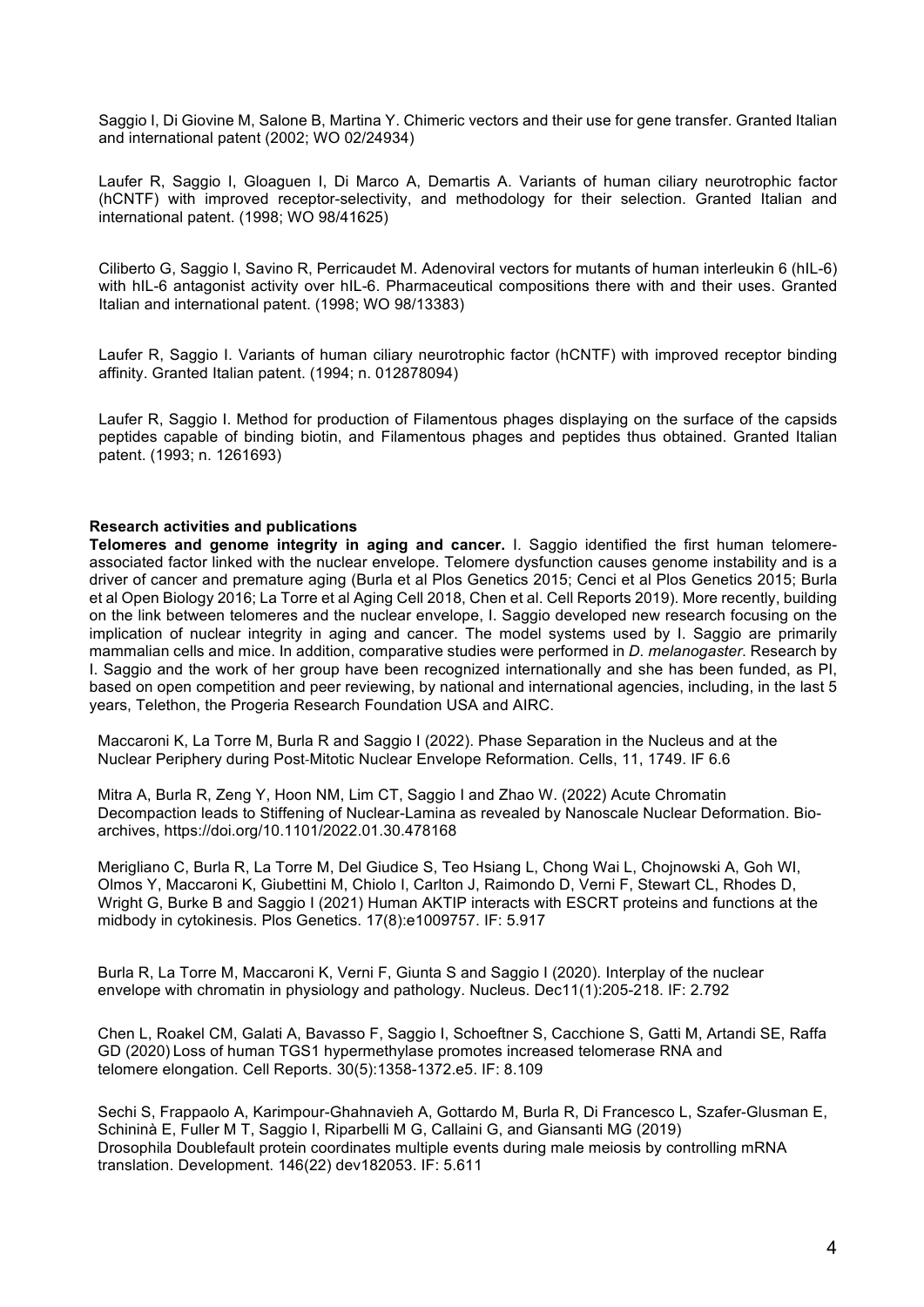Mascolo E, Barile A, Stufera Mecarelli L, Amoroso N, Merigliano C, Massimi A, Saggio I Hansen T, Tramonti A, Di Salvo ML, Barbetti F, Contestabile R and Vernì F (2019) The expression of four pyridoxal kinase (PDXK) human variants in Drosophila impacts on genome integrity. Scientific Reports. 9(1):14188. IF: 3.998

Mascolo E, Amoroso N, Saggio I, Merigliano C, Vernì F (2019) Pyridoxine/pyridoxamine 5'-phosphate oxidase (Sgll/PNPO) is important for DNA integrity and glucose homeostasis maintenance in Drosophila. J. Cell. Physiology. 235(1):504-512. IF: 5.546

Merigliano C, Mascolo E, Cesta A, Saggio I, Vernì F (2019) A new role for Drosophila Aurora-A in maintaining chromosome integrity. Chromosoma, 128(1):41-52. IF: 3.442

Burla R, La Torre M, Zanetti G, Bastianelli A, Merigliano C, Del Giudice S, Vercelli A, Di Cunto F, Boido M, Vernì F and Saggio I (2018) p53-sensitive epileptic behavior and inflammation in Ft1 hypomorphic mice. Frontiers in Genetics 9:581. IF: 3.517

Merigliano C, Mascolo E, Burla R, Saggio I and Vernì F (2018) The relationship between Vitamin B6, diabetes and cancer. Frontiers in Genetics 9(SEP):388. IF: 3.517

Merigliano C, Mascolo E, La Torre M, Saggio I and Vernì F (2018) Protective role of vitamin B6 (PLP) against DNA damage in Drosophila models of type 2 diabetes. Scientific Reports 8(1):11432. IF: 4.011

Burla R, La Torre M, Merigliano C, Verni F and Saggio I (2018) Genomic instability and DNA replication defects in progeroid syndromes. Nucleus 9(1):368-379. IF: 2.157

La Torre M, Burla R, Merigliano C et al. (2018) Mice with reduced expression of the telomere-associated protein Ft1 develop p53-sensitive progeroid traits. Aging cell 17(4):e12730. IF: 7.346

Burla R, La Torre M, Saggio I (2016) Mammalian telomeres and their partnership with lamins. Nucleus 7(2):187-202. IF: 2.387

Burla R, Carcuro MT, La Torre M, Fratini F, Crescenzi M, D'Apice MR, Spitalieri P, Raffa GD, Astrologo L, Lattanzi G, Cundari E, Raimondo D, Biroccio AM, Gatti M, Saggio I (2016) The telomeric protein AKTIP interacts with A- and B-type lamins and is involved in regulation of cellular senescence. Open Biology 6(8):160103. IF: 3.481

Cenci G, Ciapponi L, Marzullo M, Raffa GD, Morciano P, Raimondo D, Burla R, Saggio I and Gatti M (2015) The analysis of pendolino (peo) mutants reveals differences in the fusigenic potential among Drosophila telomeres. Plos Genetics 11(6):e1005260. IF: 6.661

Burla R, Carcuro M, Raffa GD, Galati A, Raimondo D, Rizzo A, la Torre M, Micheli M, Ciapponi L, Cenci G, Cundari E, Musio A, Biroccio A, Cacchione S, Gatti M and Saggio I (2015) AKTIP/Ft1, a new shelterininteracting factor required for telomere maintenance. Plos Genetics 11(6):e1005167. IF: 6.661

Cossetti C, Lugini L, Astrologo L, Saggio I, Fais S and Spadafora C (2014) Soma-to-germline transmission of RNA in mice xenografted with human tumour cells: possible transport by exosomes. Plos One 9(7):e101629. IF: 3.234

**Gene and stem cell therapy** During the association with the laboratories of San Raffaele Science Park, I. Saggio has been involved in the study of stem cells and contributed to unravel the characterization of stem cell progenitors as organizers of the hematopoietic microenvironment (Sacchetti et al Cell 2007; Sacchetti et al Stem cell reports 2016). In addition, I. Saggio laboratory has experience in vectors for gene and cell therapies, including lentiviral, adenoviral and humanized phages (patented WO 02/24934). I. Saggio developed growth factor antagonists and expressed them with adenoviral vectors as proof of principle studies of disease customized gene therapy (Saggio et al Gene therapy 1997; Di Marco et al PNAS 1996; and patent on viral vectors WO 98/13383).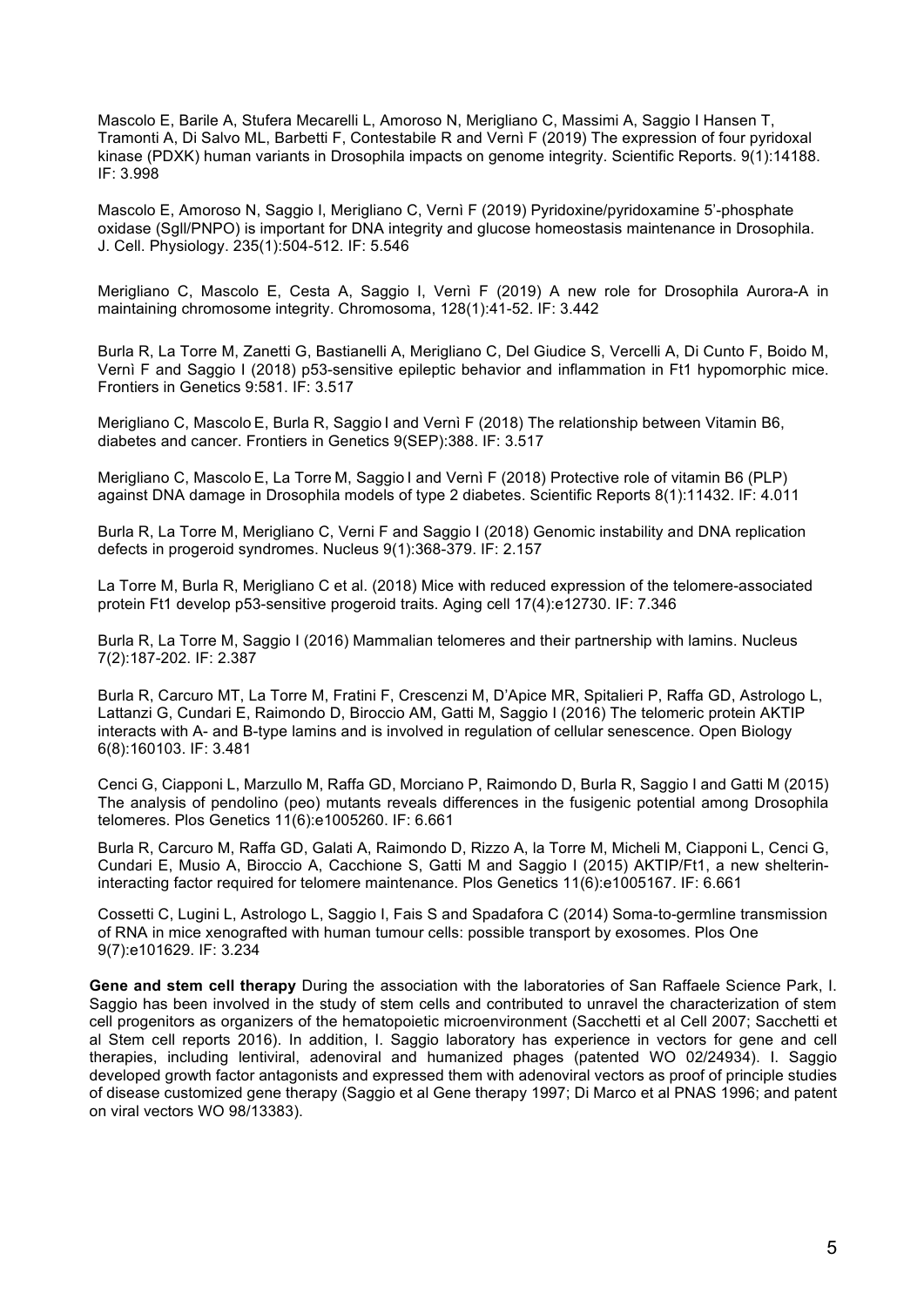Riminucci M, Palmisano B, Labella R, Donsante S, Remoli C, Spica E, Coletta I, Farinacci G, Dello Spedale Venti M, Saggio I, Serafini M, Robey P, and Corsi A. (2022) GsαR201C and estrogen reveal different subsets of bone marrow adiponectin expressing osteogenic cells. Bone Research. IF: 13.567

Raimondo D, Remoli C, Astrologo L, Burla R, La Torre M, Vernì F, Tagliafico E, Corsi A, Del Giudice S, Persichetti A, Giannicola G, Robey PG, Riminucci R and Saggio I (2020) Changes in gene expression in human skeletal stem cells transduced with constitutively active Gsα correlates with hallmark histopathological changes seen in fibrous dysplastic bone. Plos One. 15(1):e0227279. IF: 2.740

del Rio D, Beucher B, Lavigne M, Wehbi A, Saggio I & Kremer EJ (2019) CAV-2 Vector Development and Gene Transfer in the Central and Peripheral Nervous Systems. Frontiers in molecular neuroscience, 12:71. IF: 4.057

Saggio I (2019) Perils and Promises of Therapeutic Approaches for the Stem Cell Disease Fibrous Dysplasia. Stem cells translational medicine 8(2):110-111. IF: 6.429

Mestre-Francés N , Serratrice N, Gennetier A, Devau G, Cobo S, Trouche S, Fontes P, Zussy C, De Deurwaerdere P, Salinas S, Mennechet FKJD, Dusonchet J, Schneider B, Saggio I, Kalatzis V, Luquin-Piudo MRJ, Verdier M, and Kremer EJ (2018) Exogenous LRRK2G2019S induces parkinsonian-like pathology in a nonhuman primate. JCI Insight 3(14):98202. IF: 6.014

Sacchetti B, Funari A, Remoli C, Giannicola G, Robey PG, Kogler G, Liedtke S, Cossu G, Serafini M, Sampaolesi M, Tagliafico E, Tenedini E, Saggio I, Riminucci M, Bianco P (2016) No identical "mesenchymal stem cells" at different times and sites: Human committed progenitors of distinct origin and differentiation potential are incorporated as adventitial cells in microvessels. Stem cell reports 6(6):897-913. IF: 7.338

Simão D, Pinto C, Fernandes P, Peddie CJ, Piersanti S, Collinson LM, Salinas S, Saggio I, Schiavo G, Kremer EJ, Brito C, Alves PM (2016) Evaluation of helper-dependent canine adenovirus vectors in a 3D human CNS model. Gene therapy 23(1):86–94. IF: 3.11

Piersanti S, Burla R, Licursi V, Brito C, la Torre, M, Alves P, Simao D, Mottini C, Salinas S, Negri R, Tagliafico E, Kremer EJ and Saggio I (2015) Transcriptional response of human neurospheres to helper-dependent CAV-2 vectors: activation of DNA damage response, modulation of microtubule motors and centromeric proteins. Plos One 10(7):e0133607. IF: 3.057

Remoli C, Michienzi S, Sacchetti B, Di Consiglio A, Cersosimo S, Spica S, Robey PG, Holmbeck K, Cumano A, Boyde A, Davis G, Saggio I, Riminucci M, and Bianco P (2015) Osteoblast-specific expression of the fibrous dysplasia (FD)-causing mutation Gsα(R201C) produces a high bone mass phenotype but does not reproduce FD in the mouse. Journal of Bone and Mineral Research 30(6):1030- 1043. IF: 5.622

Simão D, Pinto C, Piersanti S, Weston A, Peddie CJ, Bastos AEP, Licursi V, Schwarz SC, Collinson LM, Salinas S, Serra M, Teixeira AP, Saggio I, Lima PA, Kremer EJ, Schiavo G, Brito C, Alves PM (2015) Modeling human neural functionality in vitro: 3D culture for dopaminergic differentiation. Tissue Engineering-Part A 21(3-4):654-668. IF: 3.892

Saggio I, Remoli C, Spica E, Cersosimo S, Sacchetti B, Robey PJ, Holmbeck K, Cumano A, Boyde A, Bianco P, Riminucci M (2014) Constitutive Expression of GsαR201C in Mice Produces a Heritable, Direct Replica of Human Fibrous Dysplasia Bone Pathology and Demonstrates Its Natural History. Journal of Bone and Mineral Research 29(11S1):2357-2368. IF: 6.832

Piersanti S, Tagliafico E, Saggio I (2014) DNA microarray to analyze Adenovirus-host interactions. Methods in Molecular Biology Humana Press 1089:89-104. IF: n/a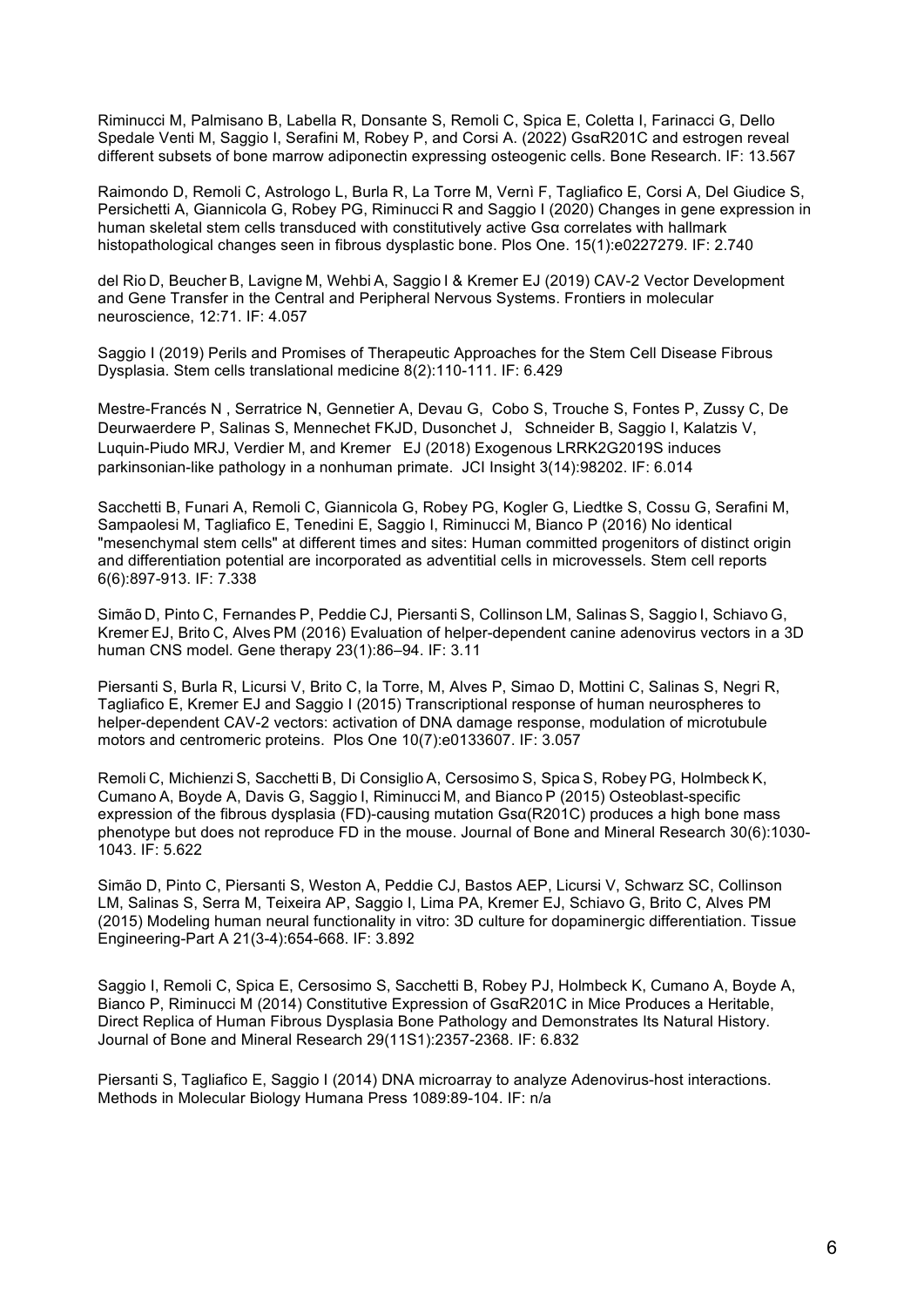Piersanti S, Astrologo L, Licursi V, Costa R, Roncaglia E, Gennetier A, Ibanes S, Chillon M, Negri R, Tagliafico, Kremer EJ, Saggio I (2013) Differentiated neuroprogenitor cells incubated with human or canine adenovirus, or lentiviral vectors have distinct transcriptome profiles. Plos One 8(7):e69808. IF: 3.534

Soldati C, Cacci E, Biagioni S, Carucci N, Lupo G, Perrone-Capano C, Saggio I, Augusti-Tocco G (2012) Restriction of neural precursor ability to respond to Nurr1 by early regional specification. Plos One 7(12):e51798. IF: 3.73

Khalaj-Kondori M, Sadeghizadeh M, Behmanesh M, Saggio I, Monaci P (2011) Chemical coupling as a potent strategy for preparation of targeted bacteriophage-derived gene nanocarriers into eukaryotic cells. Journal of Gene Medicine 13(11):622-631. IF: 2.483

Cherubini G, Naim V, Caruso P, Burla R, Bogliolo M, et al. (2011) The FANC pathway is activated by adenovirus infection and promotes viral replication-dependent recombination. Nucleic Acids Research 39(13):5459-5473. IF:8.026

Riminucci M, Robey PG, Saggio I, Bianco P (2010) Skeletal progenitors and the GNAS gene: fibrous dysplasia of bone read through stem cells. Journal of Molecular Endocrinology 45(6):355-364. IF: 3.628

Piersanti S, Remoli C, Saggio I, Funari A, Michienzi S, et al. (2010) Transfer, Analysis, and Reversion of the Fibrous Dysplasia Cellular Phenotype in Human Skeletal Progenitors. Journal of Bone and Mineral Research 25(5):1103-1116 IF: 7.059

Bianco P, Robey PG, Saggio I, Riminucci M (2010) "Mesenchymal'' Stem Cells in Human Bone Marrow (Skeletal Stem Cells): A Critical Discussion of Their Nature, Identity, and Significance in Incurable Skeletal Disease. Human Gene Therapy 21(9):1057-1066. IF: 4.829

Caruso P, Burla R, Piersanti S, Cherubini G, Remoli C, et al. (2009) Prion expression is activated by Adenovirus 5 infection and affects the adenoviral cycle in human cells. Virology 385(2):343-350 IF: 3.042

Sacchetti B, Funari A, Michienzi S, Di Cesare S, Piersanti S, et al. (2007) Self-renewing osteoprogenitors in bone marrow sinusoids can organize a hematopoietic microenvironment. Cell 131(2):324-336. IF: 29.887

Martina Y, Avitabile D, Piersanti S, Cherubini G, Saggio I (2007) Different modulation of cellular transcription by adenovirus 5, Delta E1/E3 adenovirus and helper-dependent vectors. Virus Research 130(1-2):71-84. IF: 2.81

Benihoud K, Esselin S, Descamps D, Jullienne B, Salone B, et al. (2007) Respective roles of TNF-alpha and IL-6 in the immune response-elicited by adenovirus-mediated gene transfer in mice. Gene Therapy 14(16):533-544. IF: 4.812

Riminucci M, Saggio I, Robey PG, Bianco P (2006) Fibrous dysplasia as a stem cell disease. Journal of Bone and Mineral Research 22(SUPPL.2): 125-131. IF: 6.635

Piersanti S, Sacchetti B, Funari A, Di Cesare S, Bonci D, et al. (2006) Lentiviral transduction of human postnatal skeletal (stromal, mesenchymal) stem cells: In vivo transplantation and gene silencing. Calcified Tissue International 78(6):372-384. IF: 2.483

Cherubini G, Petouchoff T, Grossi M, Piersanti S, Cundari E, et al. (2006) E1B55K-deleted adenovirus (ONYX-015) overrides G(1)/S and G(2)/M checkpoints and causes mitotic catastrophe and endoreduplication in p53-proficient normal cells. Cell Cycle 5(19):2244-2252. IF: 3.214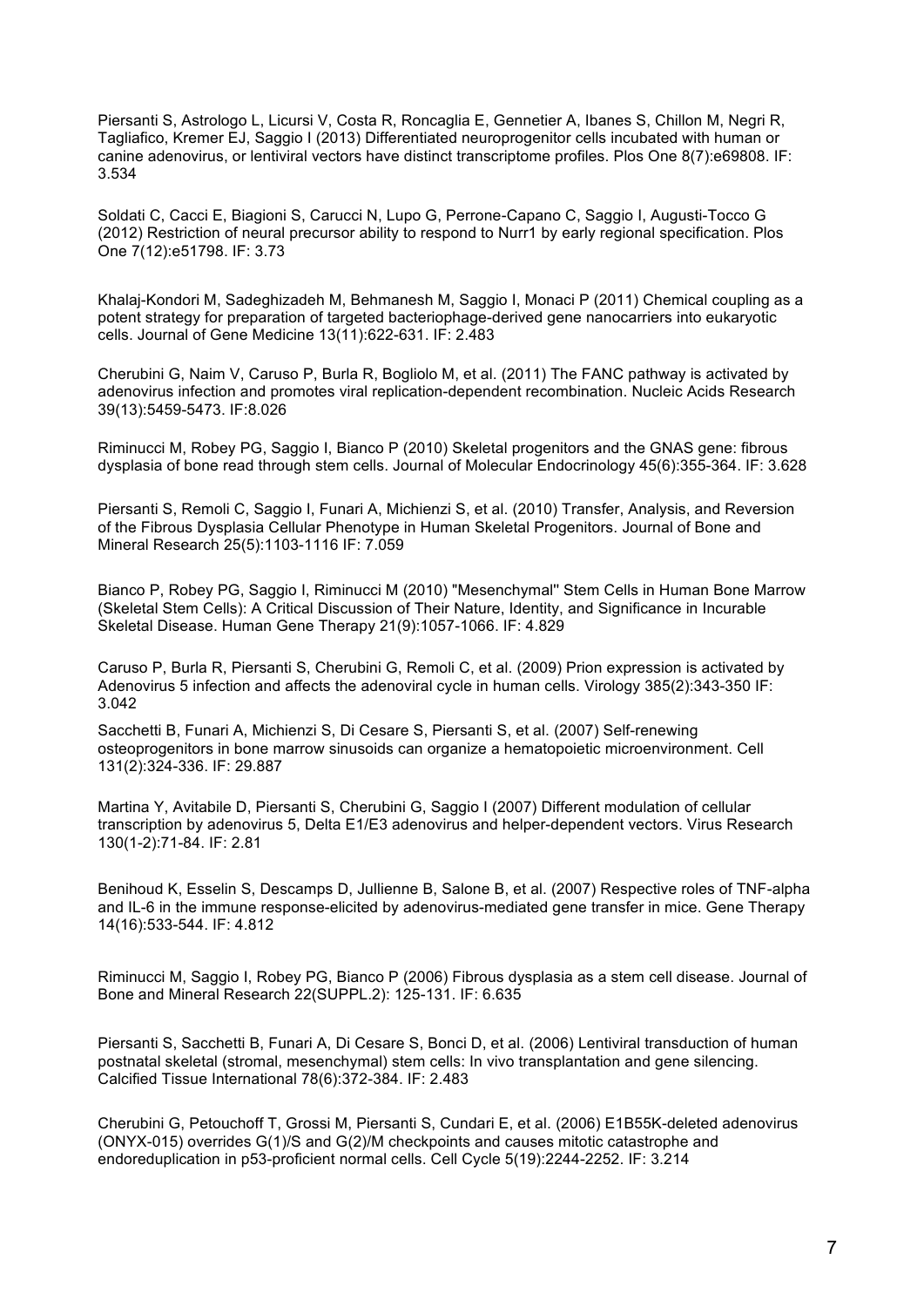Campo S, Serlupi-Crescenzi O, Arseni B, Rossi S, Saggio I, et al. (2005) Comparative activity of Sant7 and anti-IL-6, IL-6R monoclonal antibodies in a murine model of B-cell lymphoma. Cytokine 31(5):368- 374. IF: 2.012

Piersanti S, Martina Y, Cherubini G, Avitabile D, Saggio I (2004) Use of DNA microarrays to monitor host response to virus and virus-derived gene therapy vectors. Am J Pharmacogenomics 4(6):345-356. IF: n/a

Piersanti S, Cherubini G, Martina Y, Salone B, Avitabile D, et al. (2004) Mammalian cell transduction and internalization properties of lambda phages displaying the full-length adenoviral penton base or its central domain. Journal of Molecular Medicine 82(7):467-476. IF: 4.256

Salone B, Martina Y, Piersanti S, Cundari E, Cherubini G, et al. (2003) Integrin alpha 3 beta 1 is an alternative cellular receptor for adenovirus serotype 5. Journal of Virology 77(24):13448-13454. IF: 5.225

Di Giovine M, Salone B, Martina Y, Amati V, Zambruno G, et al. (2001) Binding properties, cell delivery, and gene transfer of adenoviral penton base displaying bacteriophage. Virology 282(1):102-112. IF: 3.27

Benihoud K, Salone B, Esselin S, Opolon P, Poli V, et al. (2000) The role of IL-6 in the inflammatory and humoral response to adenoviral vectors. Journal of Gene Medicine 2(3):194-203. IF: 3.103

Benihoud K, Saggio I, Opolon P, Salone B, Amiot F, et al. (1998) Efficient, repeated adenovirusmediated gene transfer in mice lacking both tumor necrosis factor alpha and lymphotoxin alpha. Journal of Virology 72(12):9514-9525. IF: 5.828

Saggio I, Ciapponi L, Savino R, Ciliberto G, Perricaudet M (1997) Adenovirus-mediated gene transfer of a human IL-6 antagonist. Gene Therapy 4(8):839-845. IF: 5.996

Di Marco A, Gloaguen I, Demartis A, Saggio I, Graziani R, et al. (1997) Agonistic and antagonistic variants of ciliary neurotrophic factor (CNTF) reveal functional differences between membrane-bound and soluble CNTF alpha-receptor. Journal of Biological Chemistry 272(37):23069-23075. IF: 6.963

Di Marco A, Gloaguen I, Graziani R, Paonessa G, Saggio I, et al. (1996) Identification of ciliary neurotrophic factor (CNTF) residues essential for leukemia inhibitory factor receptor binding and generation of CNTF receptor antagonists. Proc Natl Acad Sci U S A 97(17):9247-9252. IF: 10.244

Saggio I, Gloaguen I, Poiana G, Laufer R (1995) CNTF variants with increased biological potency and receptor selectivity define a functional site of receptor interaction. Embo Journal 14(13):3045-3054. IF: 13.505

Saggio I, Gloaguen I, Laufer R (1995) Functional phage display of ciliary neurotrophic factor. Gene 152(1):35-39. IF: 2.16

Saggio I, Paonessa G, Gloaguen I, Graziani R, Deserio A, et al. (1994) Nonradioactive receptor binding assay for ciliary neurotrophic factor. Analytical Biochemistry 221(2):387-391. IF: 2.313

Saggio I, Laufer R (1993) Biotin binders selected from a random peptide library expressed on phage. Biochemical Journal 293(3):613-616. IF: 3.579

Saggio I, Laufer R (1993) Detection of biotinylated molecules in solid-phase assays using a recombinant biotin-binding bacteriophage. Analytical Biochemistry 214(1):352-355. IF: 2.313

#### **Books and book chapters**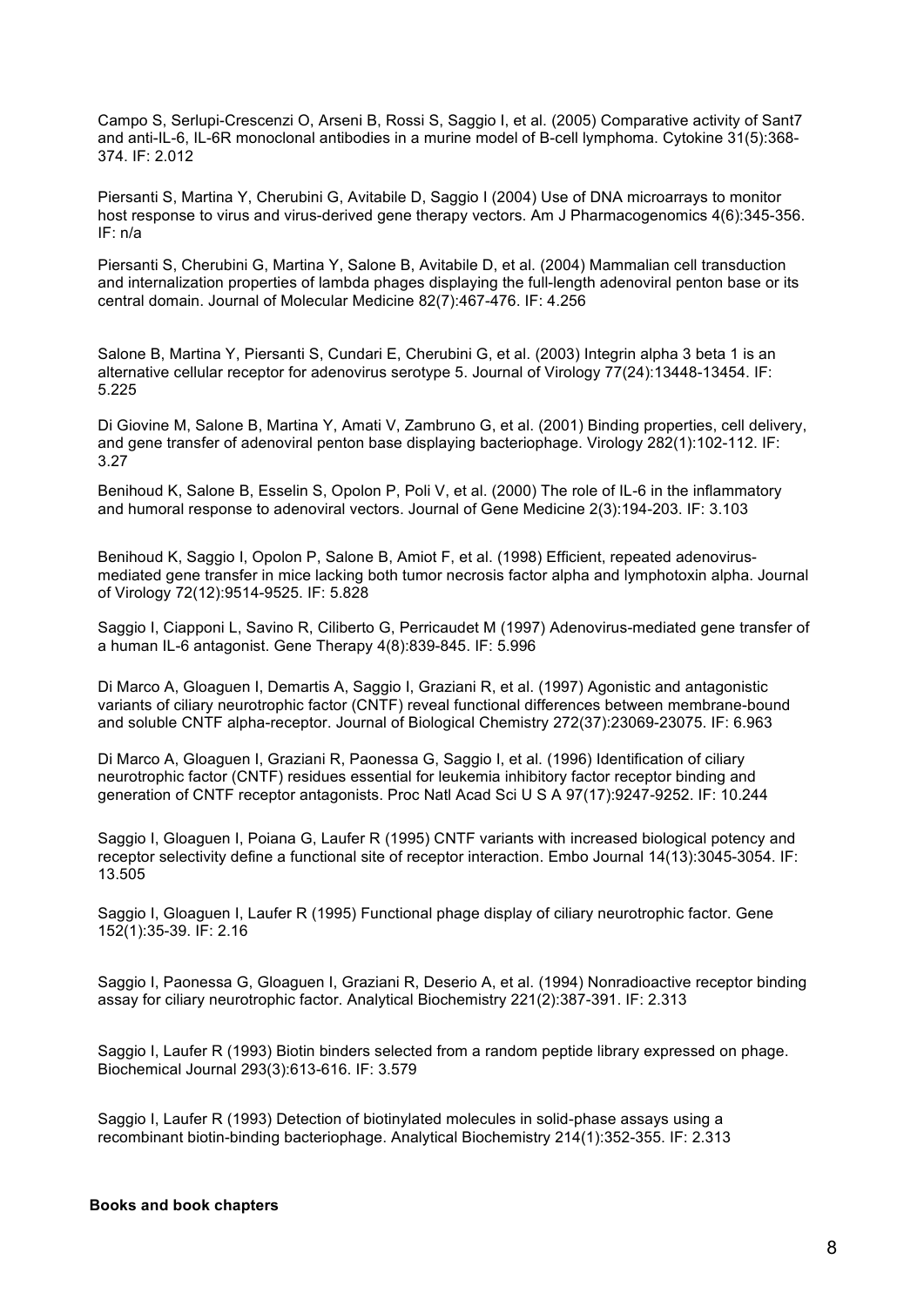Saggio I. L'eta' se esiste (2022). Editor Il Mulino ISBN 978 88 15 29563 7

Saggio I. In Genetica, Terapia genica (2014) Casa Editrice Ambrosiana Rozzano (Mi) 550-559

Saggio I. Terapia genica. I virus usati per curare (2008) Enciclopedia medica 52-58.

Saggio I. Targeting bacteriophage vectors. (2002) In Vector targeting for therapeutic gene delivery. Edited by Curiel DT and Douglas JT Published by Wiley, New York. 20: 429-456.

#### **Board of editors/ reviewer in scientific journals**

| $2020 -$ to date | Cells, editor                              |
|------------------|--------------------------------------------|
| $2018 -$ to date | PLOS One, editor                           |
| $2018 -$ to date | Nucleus, reviewer                          |
| 2018             | Stem cell translational medicine, reviewer |
| 2017             | Molecular therapy, reviewer                |
| $2016 -$ to date | <b>BMC Medical Genomics, reviewer</b>      |
| $2014 -$ to date | Stem Cell Research, reviewer               |
| 2009             | Experimental Cell Research, reviewer       |
|                  |                                            |

#### **Speaker at conferences and invited seminars (selection)**

| 2019<br>Talk Laminopathy meeting London UK<br>2019<br>Seminar Mechanobiology Institute NUS Singapore<br>Seminar Nanyang Technological University College of Science Singapore<br>2019<br>2018<br>Talk Progeria research Foundation Boston USA<br>2018<br>Talk Italian laminopathy meeting Bologna It<br>2018<br>Talk Telomere Embo meeting Singapore<br>2018<br>Seminar Nanyang Technological University College of Science Singapore<br>Talk Telomere CSH Cold Spring Harbor NY USA<br>2017<br>Talk FISV Rome It<br>2017<br>2017<br>Talk Italian laminopathy meeting Bologna It<br>2017<br>Talk p53 international meeting Singapore | 2019 | Talk Science communication TIGEM Naples It                           |
|--------------------------------------------------------------------------------------------------------------------------------------------------------------------------------------------------------------------------------------------------------------------------------------------------------------------------------------------------------------------------------------------------------------------------------------------------------------------------------------------------------------------------------------------------------------------------------------------------------------------------------------|------|----------------------------------------------------------------------|
|                                                                                                                                                                                                                                                                                                                                                                                                                                                                                                                                                                                                                                      |      |                                                                      |
|                                                                                                                                                                                                                                                                                                                                                                                                                                                                                                                                                                                                                                      |      |                                                                      |
|                                                                                                                                                                                                                                                                                                                                                                                                                                                                                                                                                                                                                                      |      |                                                                      |
|                                                                                                                                                                                                                                                                                                                                                                                                                                                                                                                                                                                                                                      |      |                                                                      |
|                                                                                                                                                                                                                                                                                                                                                                                                                                                                                                                                                                                                                                      |      |                                                                      |
|                                                                                                                                                                                                                                                                                                                                                                                                                                                                                                                                                                                                                                      |      |                                                                      |
|                                                                                                                                                                                                                                                                                                                                                                                                                                                                                                                                                                                                                                      |      |                                                                      |
|                                                                                                                                                                                                                                                                                                                                                                                                                                                                                                                                                                                                                                      |      |                                                                      |
|                                                                                                                                                                                                                                                                                                                                                                                                                                                                                                                                                                                                                                      |      |                                                                      |
|                                                                                                                                                                                                                                                                                                                                                                                                                                                                                                                                                                                                                                      |      |                                                                      |
|                                                                                                                                                                                                                                                                                                                                                                                                                                                                                                                                                                                                                                      |      |                                                                      |
|                                                                                                                                                                                                                                                                                                                                                                                                                                                                                                                                                                                                                                      | 2016 | Talk Nuclear organization and function CSH Cold Spring Harbor NY USA |

2016 Talk Telethon Skelethon convention Rome It

#### **Last 5year publications (IF publication year)**

- 1. Riminucci M, Palmisano B, Labella R, Donsante S, Remoli C, Spica E, Coletta I, Farinacci G, Dello Spedale Venti M, Saggio I, Serafini M, Robey P, and Corsi A. (2022) GsαR201C and estrogen reveal different subsets of bone marrow adiponectin expressing osteogenic cells. Bone Research. IF: 13.567
- 2. Maccaroni K, La Torre M, Burla R and Saggio I (2022). Phase Separation in the Nucleus and at the Nuclear Periphery during Post-Mitotic Nuclear Envelope Reformation. Cells, 11, 1749. IF 6.6
- 3. Merigliano C, Burla R, La Torre M, Del Giudice S, Teo Hsiang L, Chong Wai L, Chojnowski A, Goh WI, Olmos Y, Maccaroni K, Giubettini M, Chiolo I, Carlton J, Raimondo D, Verni F, Stewart CL, Rhodes D, Wright G, Burke B and Saggio I (2021) Human AKTIP interacts with ESCRT proteins and functions at the midbody in cytokinesis. Plos Genetics. 17(8):e1009757. IF: 5.917
- 4. Burla R, La Torre M, Maccaroni K, Verni F, Giunta S and Saggio I (2020). Interplay of the nuclear envelope with chromatin in physiology and pathology. Nucleus. Dec11(1):205-218. IF:2.792
- 5. Chen L, Roakel CM, Galati A, Bavasso F, Saggio I, Schoeftner S, Cacchione S, Gatti M, Artandi SE, Raffa GD (2020) Loss of human TGS1 hypermethylase promotes increased telomerase RNA and telomere elongation. Cell Reports. 30(5):1358-1372. IF: 8.109
- 6. Raimondo D, Remoli C, Astrologo L, Burla R, La Torre M, Vernì F, Tagliafico E, Corsi A, Del Giudice S, Persichetti A, Giannicola G, Robey PG, Riminucci R and Saggio I (2020) Changes in gene expression in human skeletal stem cells transduced with constitutively active Gsα correlates with hallmark histopathological changes seen in fibrous dysplastic bone. Plos One. 15(1):e0227279. IF:2.74
- 7. Sechi S, Frappaolo A, Karimpour-Ghahnavieh A, Gottardo M, Burla R, Di Francesco L, Szafer-Glusman E, Schininà E, Fuller M T, Saggio I, Riparbelli M G, Callaini G, and Giansanti M G (2019) Drosophila Doublefault protein coordinates multiple events during male meiosis by controlling mRNA translation. Development.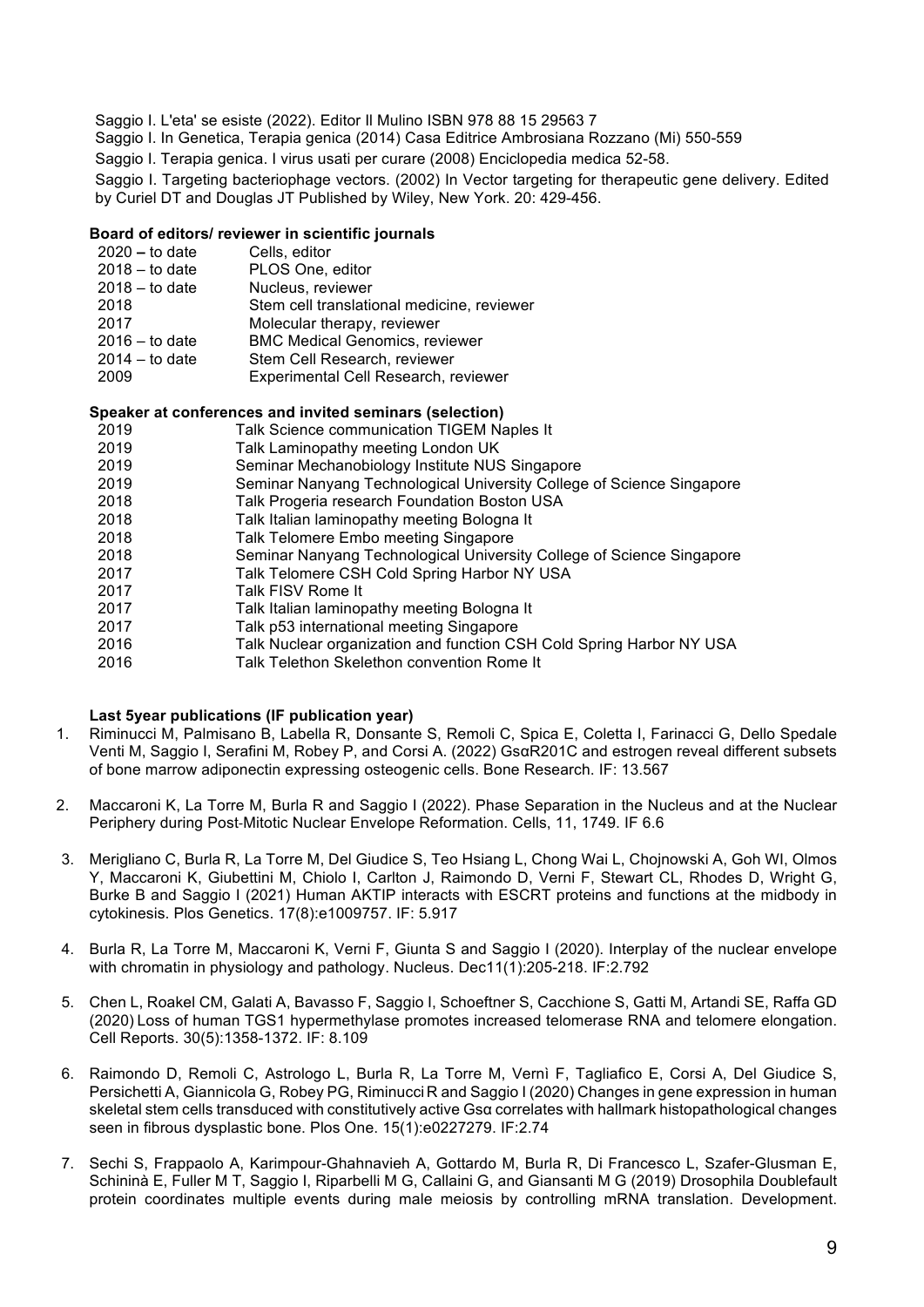146(22). IF: 5.611

- 8. Mascolo E, Barile A, Stufera Mecarelli L, Amoroso N, Merigliano C, Massimi A, Saggio I Hansen T, Tramonti A, Di Salvo ML, Barbetti F, Contestabile R and Vernì F (2019) The expression of four pyridoxal kinase (PDXK) human variants in Drosophila impacts on genome integrity. Scientific Reports. 9(1):14188. IF: 3.998
- 9. Mascolo E, Amoroso N, Saggio I, Merigliano C, Vernì F (2019) Pyridoxine/pyridoxamine 5'-phosphate oxidase (Sgll/PNPO) is important for DNA integrity and glucose homeostasis maintenance in Drosophila. J. Cell. Physiology. 235(1):504-512. IF: 5.546
- 10. Merigliano C, Mascolo E, Cesta A, Saggio I, Vernì F (2019) A new role for Drosophila Aurora-A in maintaining chromosome integrity. Chromosoma, 128(1):41-52. IF: 3.442
- 11. del Rio D, BeucherB, Lavigne M, WehbiA, Saggio I & Kremer EJ (2019) CAV-2 Vector Development and Gene Transfer in the Central and Peripheral Nervous Systems. Frontiers in molecular neuroscience, 12:71. IF: 4.057
- 12. Saggio I (2019) Perils and Promises of Therapeutic Approaches for the Stem Cell Disease Fibrous Dysplasia. Stem cells translational medicine 8(2):110-111. IF: 6.429
- 13. Burla R, La Torre M, Zanetti G, Bastianelli A, Merigliano C, Del Giudice S, Vercelli A, Di Cunto F, Boido M, Vernì F and Saggio I (2018) p53-sensitive epileptic behavior and inflammation in Ft1 hypomorphic mice. Frontiers in Genetics 9:581. IF: 3.517
- 14. Merigliano C, Mascolo E, Burla R, Saggio I and Vernì F (2018) The relationship between Vitamin B6, diabetes and cancer. Frontiers in Genetics 9(SEP):388. IF: 3.517
- 15. Merigliano C, Mascolo E, La Torre M, Saggio I and Vernì F (2018) Protective role of vitamin B6 (PLP) against DNA damage in Drosophila models of type 2 diabetes. Scientific Reports 8(1):11432. IF: 4.011
- 16. Burla R, La Torre M, Merigliano C, Verni F and Saggio I (2018). Genomic instability and DNA replication defects in progeroid syndromes. Nucleus 9(1):368-379. IF: 2.157
- 17. La Torre M, Burla R, Merigliano C et al. (2018). Mice with reduced expression of the telomere-associated protein Ft1 develop p53-sensitive progeroid traits. Aging cell 17(4):e12730. IF: 7.346
- 18. Mestre-Francés N, Serratrice N, Gennetier A, Devau G, Cobo S, Trouche S, Fontes P, Zussy C, De Deurwaerdere P, Salinas S, Mennechet FKJD, Dusonchet J, Schneider B, Saggio I, Kalatzis V, Luquin-Piudo MRJ, Verdier M, and Kremer EJ (2018) Exogenous LRRK2G2019S induces parkinsonian-like pathology in a nonhuman primate. JCI Insight 3(14):98202. IF: 6.014
- 19. Burla R, La Torre M, Saggio I (2016) Mammalian telomeres and their partnership with lamins. Nucleus 7(2):187-202. IF: 2.387
- 20. Burla R, Carcuro MT, La Torre M, Fratini F, Crescenzi M, D'Apice MR, Spitalieri P, Raffa GD, Astrologo L, Lattanzi G, Cundari E, Raimondo D, Biroccio AM, Gatti M, Saggio I (2016) The telomeric protein AKTIP interacts with A- and B-type lamins and is involved in regulation of cellular senescence. Open Biology 6(8):160103. IF: 3.481
- 21. Sacchetti B, Funari A, Remoli C, Giannicola G, Robey PG, Kogler G, Liedtke S, Cossu G, Serafini M, Sampaolesi M, Tagliafico E, Tenedini E, Saggio I, Riminucci M, Bianco P. (2016) No identical "mesenchymal stem cells" at different times and sites: Human committed progenitors of distinct origin and differentiation potential are incorporated as adventitial cells in microvessels. Stem cell reports 6(6):897-913. IF: 7.338
- 22. Simão D, Pinto C, Fernandes P, Peddie CJ, Piersanti S, Collinson LM, Salinas S, Saggio I, Schiavo G, Kremer EJ, Brito C, Alves PM. (2016) Evaluation of helper-dependent canine adenovirus vectors in a 3D human CNS model. Gene therapy 23(1):86–94. IF: 3.11

| <b>Bibliometrics (Scopus)</b> |      |
|-------------------------------|------|
| Total scientific articles     | 58   |
| Total citations               | 3234 |
| Total H index                 | 23   |